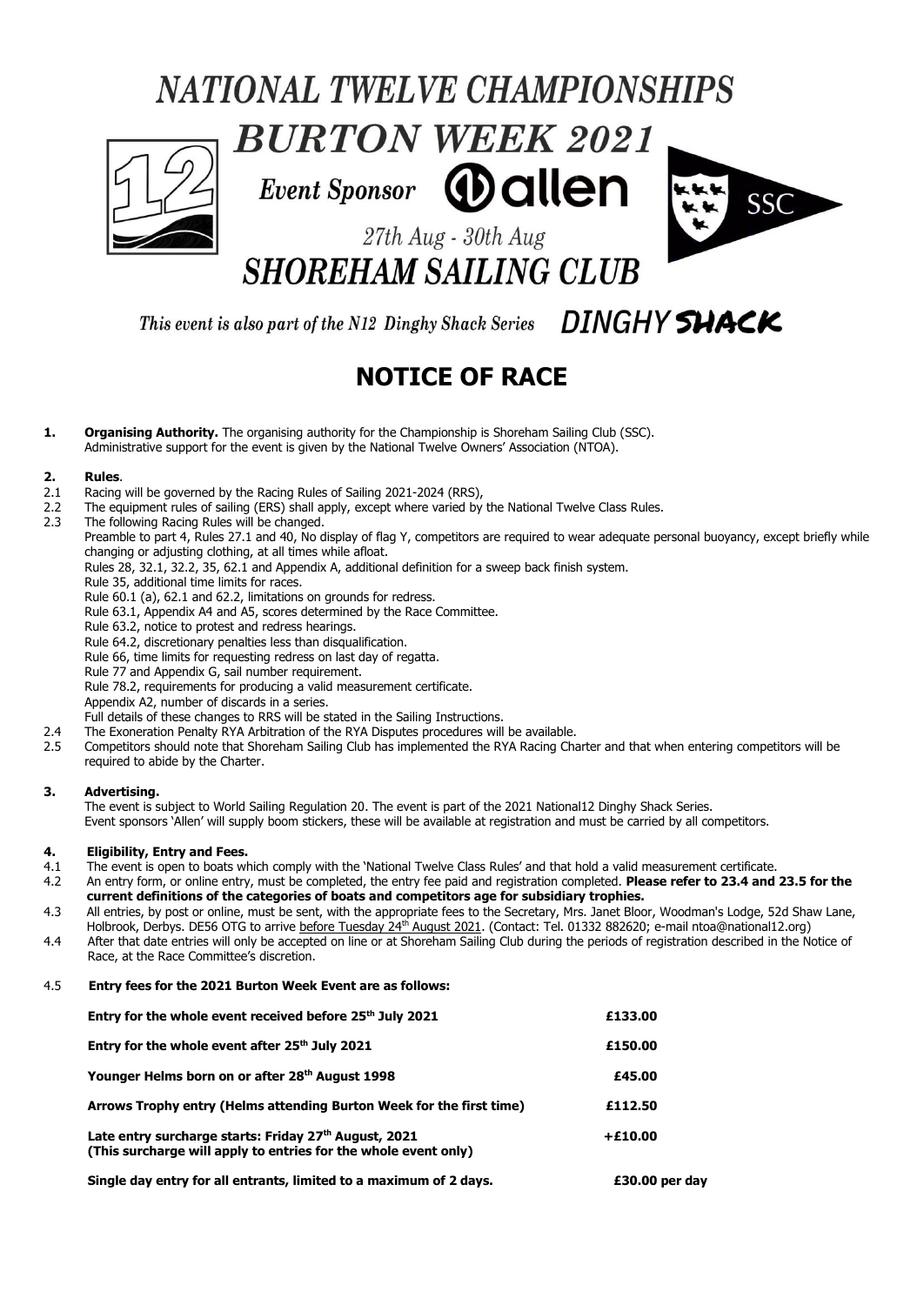### **5. Classification.**

There are no restrictions on sailor classification.

# **6 Schedule.**

The programme of races is set out below.

| <b>Date</b>                      | Race                          | <b>Warning Signal</b> | <b>Tide Times (BST)</b> |
|----------------------------------|-------------------------------|-----------------------|-------------------------|
| Friday 27 <sup>th</sup> August   | 1 <sup>st</sup> Points Race   | 13.55                 | $LW - 09.03$ (1.0m)     |
|                                  | 2 <sup>nd</sup> Points Race   | asap after Race 1     | $HW - 15.18$ (6.0m)     |
| Saturday 28 <sup>th</sup> August | Sir William Burton Cup        | 11.55                 | $LW - 09.36$ (1.2m)     |
|                                  | (3 <sup>rd</sup> Points Race) |                       | $HW - 15.45$ (5.7m)     |
| Sunday 29 <sup>th</sup> August   | 4 <sup>th</sup> Points Race   | 11.55                 | $LW - 10.11$ (1.5m)     |
|                                  | 5 <sup>th</sup> Points Race   | asap after Race 4     | $HW - 16.13$ (5.4m)     |
| Monday 30 <sup>th</sup> August   | 6 <sup>th</sup> Points Race   | 10.55                 | $LW - 10.52$ (1.8m)     |
|                                  | 7 <sup>th</sup> Points Race   | asap after Race 6     | $HW - 16.52$ (5.0m)     |

- 6.2 The Race Committee reserve the right to modify the race schedule and times in response to advance weather forecasts. This could include races being sailed earlier than scheduled.
- 6.3 No Warning signal will be made after 14.00 on the last day of the championship.

# **7 Event Information**<br>**7.1** The Race Office will b

- The Race Office will be in the clubhouse (subject to 28.2).
- 7.2 The Official Notice Boards will be located in the clubhouse (subject to 28.2).<br>7.3 While every effort will be made to ensure the Burton Week 2021 information
- While every effort will be made to ensure the Burton Week 2021 information on the National Twelve website is up to date this cannot be guaranteed. Official information and amendments to the Notice of Race and the Sailing Instructions as well as results and protest information will be posted on the Official Notice Board.
- 7.4 All event timings will be taken from the Principal Race Officer's clock.

#### **8 Registration and Briefing**

- 8.1 All boats must register before participating in the event. Registration will be at Shoreham Sailing Club from 13.00 on Thursday 26<sup>th</sup> August and from 09.00 on Friday 27<sup>th</sup> August and thereafter at least 2 hours before the scheduled start time of the first race of the day, (subject to 28.2).
- 8.2 The Race office will normally be open up to two hours after racing ends (or is abandoned) for the day.<br>8.3 The competitors briefing will be held in the clubhouse at 12.00 hrs on Friday 27<sup>th</sup> August, 2021 (subject
- 8.3 The competitors briefing will be held in the clubhouse at 12.00 hrs on Friday 27<sup>th</sup> August, 2021 (subject to 28.2)

#### **9 Measurement and Buoyancy Certificates.**

- 9.1 Each boat shall have a valid certificate of measurement with a current signed buoyancy endorsement. This must be produced to the Race Office at registration prior to the first race in which she participates. The Hon. Secretary of the National Twelve Owners Association will retain the certificate for the duration of the Championship.
- 9.2 No boat shall be allowed to compete until this certificate is produced, except that, if the certificate exists and is not available for some bona fide reason, the NTOA Certification Officer shall issue a duplicate for a fee of £15 to validate the boat for the event. This changes rule 78.2.
- 9.3 No changes to rig measurements and/or weights recorded on the certificate will be permitted during the Championship, except at the discretion of the Race Committee.
- 9.4 The Race Committee may measure any boat and/or her sails during the course of the Championship.
- 9.5 All boats must display on their mainsails their own registered number with which they were entered, except by prior permission of the Race Committee. This changes rule 77 and RRS Appendix G.

#### **10 Sailing Instructions.**

The final version of the sailing instructions will be available upon registration at the Race Office. Provisional Sailing Instructions may be available on the National Twelve website prior to the event.

#### **11 Racing Area.**

Racing will take place within approximately 3 nautical miles of the club.

**12 Courses.** The courses will be as described in the Sailing Instructions. Each race in the event will be sailed on one of the published courses. The courses are triangle/sausage/triangle; triangle only; trapezoid; sausage/triangle/sausage. The Burton Cup race will be sailed on the triangle only course.

#### **13. Scoring.**

- 13.1 The races comprising the Championship will be scored using RRS Appendix A. (Low points).
- 13.2 7 points races are scheduled.
- 13.3 Three races are required to be completed to constitute a series.
- 13.4 Each boat's series score will be the total of her race scores. After four races have been completed each boat's worst score will be discarded.

#### **14 Personal Buoyancy.**

All competitors shall wear a personal flotation device at all times whilst afloat except for short periods when changing clothing. This amends the preamble to Part 4 of the RRS and Rules 27.1 and 40. (RRS).

#### **15. Tally system.**

- 15.1 A tally safety system will be used and failure to comply with the procedure may result in a fine or disqualification. (Rule 64.2). (RRS).
- 15.2 An offending boat will be re-instated on payment of the sum of £10.00 per infringement to the Race Office which will be paid to the RNLI.

#### **16. Insurance**

Each participating boat shall be insured with valid third party liability insurance with a minimum cover of £3million per event or the equivalent.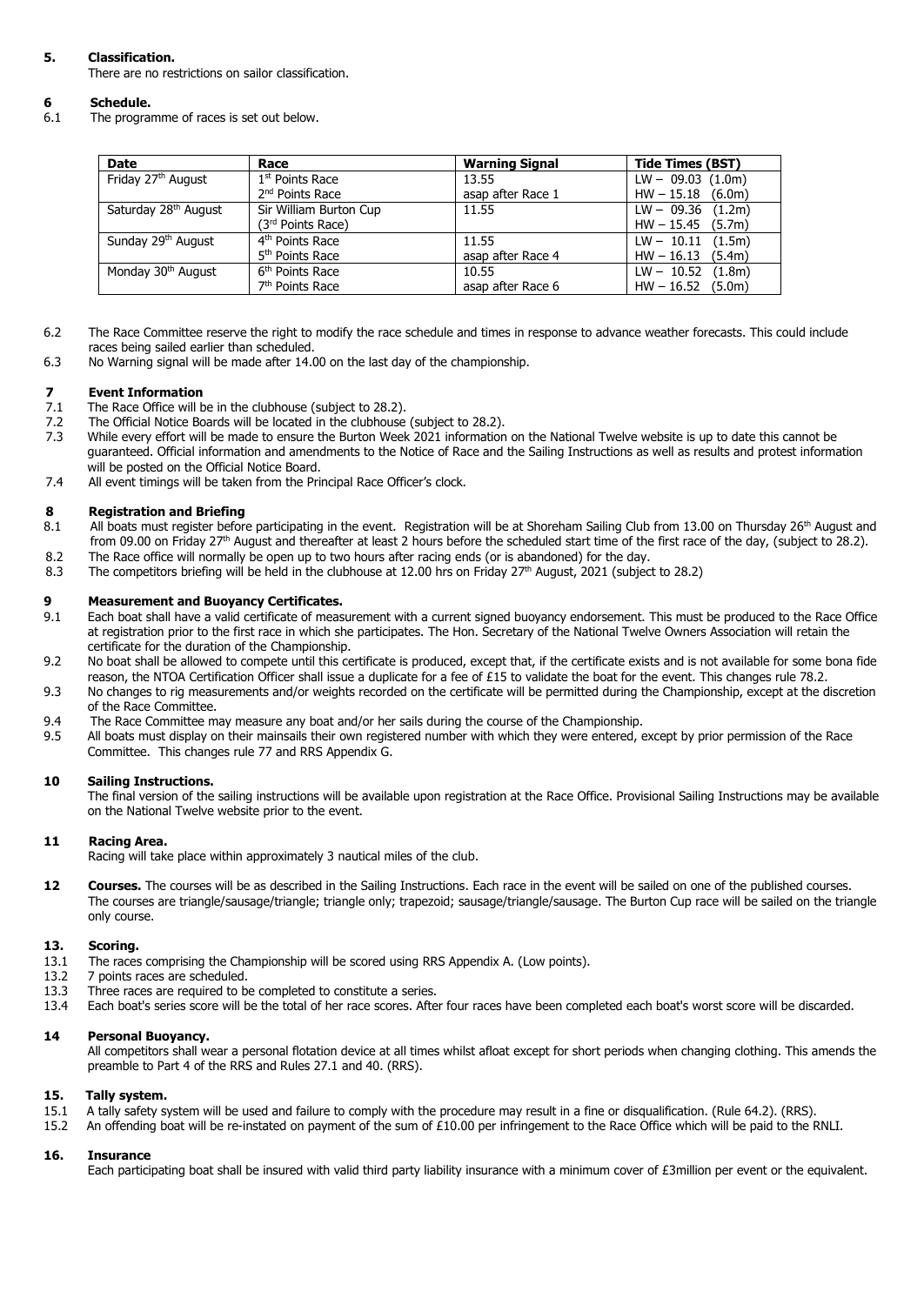#### **17. Risk Statement**

17.1 Rule 3 of the Racing Rules of Sailing states: "The responsibility for a boat's decision to participate in a race or to continue racing is hers alone."

Sailing is by its nature an unpredictable sport and therefore inherently involves an element of risk. By taking part in the event, each competitor agrees and acknowledges that:

- (a) They are aware of the inherent element of risk involved in the sport and accept responsibility for the exposure of themselves, their crew and their boat to such inherent risk while taking part in the event;
- (b) They are responsible for the safety of themselves, their crew, their boat and their other property whether afloat or ashore;
- (c) They accept responsibility for any injury, damage or loss to the extent caused by their own actions or omissions;
- (d) Their boat is in good order, equipped to sail in the event and they are fit to participate;
- (e) The provision of a race management team, patrol boats and other officials and volunteers by the event organiser does not relieve them of their responsibilities;
- (f) The provision of patrol boat cover is limited to such assistance, particularly in extreme weather conditions as it can be practically provided in the circumstances;
- (g) They are responsible for ensuring that their boat is equipped and seaworthy so as to be able to face the extremes of weather; that the crew is sufficient in experience and fitness to withstand such weather.

#### 17.2 Inspections

The fact that the race committee conducts inspections does not reduce the responsibilities of each competitor set out in this Notice of Race.

#### **18. Membership and Liability**

All competitors and NTOA officials will be deemed to be temporary members of Shoreham Sailing Club (SSC) during the event and as such shall abide by all the Club's rules and bye-laws. Members of the Class, their guests and visitors are entirely welcome to use the club premises and any other facilities of the club but do so entirely at their own risk.

#### **19 Boat and Trailer Storage and Car Parking at Shoreham Sailing Club**

- 19.1 The Dinghy park will be at adjacent to the slipway. Boats shall stay within the assigned dinghy park area and road trailers either removed or the boat must be kept on the road trailer.
- 19.2 Double stacking or large trailers will have allocated storage within club grounds.
- 19.3 Car Parking is available on the free public car park adjacent to the club grounds.

### **20 Parental Consent**

For all entrants (helm & crew) who are under 18 years of age at any time during the event, a parental consent form must be completed and submitted to NTOA prior to the event or, in any event, on arrival at Shoreham Sailing Club.

#### **21 Photography and Video**

All competitors should be aware that photography and video filming may take place which may be placed in the public domain, including use for future advertising material.

## **22. Radio or Telephonic Communication**

Except in an emergency, a boat that is racing shall not make voice or data transmissions and shall not receive voice or data communication that is not available to all boats.

#### **23 Prizes.**

- 23.1 The Yachting World Silver National Points Trophy: awarded to the helm with the lowest series points score during the event.
- 23.2 The Sir William Burton Cup: awarded to the winning helm of the Burton Cup Race.<br>23.3 The following individual race trophies will be awarded to the winner of the other six
- The following individual race trophies will be awarded to the winner of the other six point's races:<br>The Port of Plymouth Cup The Marlow Ropes Salver
	- The Marlow Ropes Salver The Port of Plymouth Cup The Borough of Weymouth Cup<br>The Borough of Scarborough Cup The Scarborough Yacht Club Salver The Alverbank Trophy The Scarborough Yacht Club Salver The Alverbank Trophy
- 23.4 The following subsidiary trophies will be awarded to qualifying helms/crews with the lowest 'fleet score' in each subsidiary trophy, based on the Yachting World Silver National Points Trophy racing. (Each individual race for each trophy will be scored 1, 2, 3 etc. based on the boat's fleet position in each Yachting World Silver National points race). NOR 13 still applies.

**The Non Foiling Twelve Trophy\*** Open to the helm of any boat that does not use a wing foiled rudder during the whole of the event.

**The Admiral's Cup\* Open to the helm of any boat conforming to the decking and buoyancy rules pre 1<sup>st</sup> January 1996 (i.e. not a self**draining boat) and not using a wing foiled rudder during the whole of the event.

| The Shotgun Trophy*       | Open to the helm of any wooden boat of clinker construction, built prior to 1975 (Vintage boats) and wooden<br>clinker boats subsequently built to designs issued before that year and not using a wing foiled rudder during the                                                     |
|---------------------------|--------------------------------------------------------------------------------------------------------------------------------------------------------------------------------------------------------------------------------------------------------------------------------------|
|                           | whole of the event.                                                                                                                                                                                                                                                                  |
| The Money Cup*            | Open to lady helms.                                                                                                                                                                                                                                                                  |
| The Corrigan Cup*         | Open to helms born on or after the 28 <sup>th</sup> August 2000.                                                                                                                                                                                                                     |
| The Arrows Trophy*        | Open to helms that have never helmed at a Burton Week before.                                                                                                                                                                                                                        |
| The Canter Trophy*        | Open to helms born after the 28 <sup>th</sup> August 1981 and before the 28 <sup>th</sup> August 2000.                                                                                                                                                                               |
| The Grand Masters Trophy* | Open to helms born on or before the 27 <sup>th</sup> August 1966.                                                                                                                                                                                                                    |
| The Clinker Trophy*       | Open to helms who have built their boats throughout for their own use.                                                                                                                                                                                                               |
| The Gill Super Crew Cup*  | Awarded to the first crew new to Burton Week.                                                                                                                                                                                                                                        |
| The Joe Yorke Trophy*     | Open to those helms that have helmed in the two previous Burton Weeks, who have (as helms) never received a<br>Silver National points prize, nor finished in the first six in any Burton Week points race, and have not won the Joe<br>Yorke Trophy before.                          |
| The Tubs Trophy*          | Open to helms where the weight of helm and crew together is not less than 21 stone. Weighing for this trophy will<br>be undertaken by an official appointed for the purpose who shall be the sole arbiter of eligibility. Competitors shall<br>be weighed in swimwear with no shoes. |
|                           |                                                                                                                                                                                                                                                                                      |

23.5 The following subsidiary trophies will be awarded as described below:

| <b>The Beeston Goblet</b><br>The Non Foiling Twelve Award | Awarded to the helm of the highest placed Admiral's Cup boat in the Sir William Burton Cup Race.<br>Awarded to the helm of the highest placed boat that does not use a wing foiled rudder during the Sir William<br>Burton Cup Race. |
|-----------------------------------------------------------|--------------------------------------------------------------------------------------------------------------------------------------------------------------------------------------------------------------------------------------|
| <b>The Centenary Trophy</b>                               | Awarded to the helm of the highest placed Vintage boat in the Sir William Burton Cup Race.                                                                                                                                           |
| <b>The Canter Award</b>                                   | Awarded to the highest placed Canter Trophy entry in the Sir William Burton Cup Race.                                                                                                                                                |